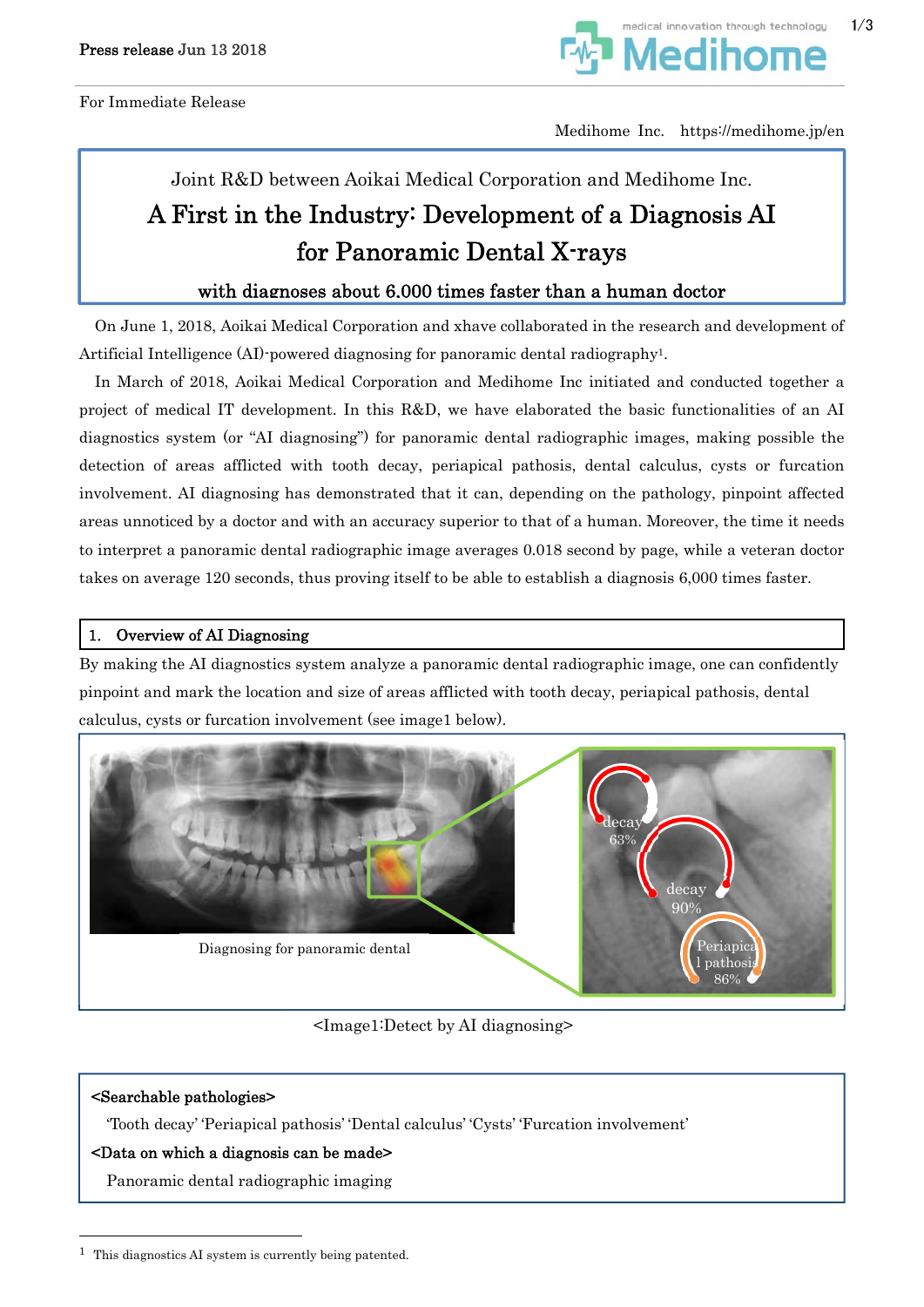

Using machine learning, the AI diagnostics system processes learning data about affected areas to improve its accuracy. We plan on coordinating it with dental radiography and medical record systems to further enhance the accuracy of its diagnoses.(Image2)



<Image2:System Image>

# 2. Joint Research Background

Various AI-related fields, among which high-performance computing and machine learning, have grown at an incredible speed in the last few years. While the introduction of AI in several medical fields is being studied, Aoikai Medical Corporation and Medihome Inc have focused their efforts on the analysis of panoramic dental radiographic imaging used in dental care. Panoramic dental radiographic images are taken on most patients at their initial dental examination and show the entirety of the oral cavity. However, since experience varies from dentist to dentist, the interpretation of such images also tends to vary. To be accurate, a diagnosis should be formulated by an interpretation based on a "standardization of healthcare" and on a double-check by AI. If we can develop an AI-based diagnostics system capable of providing support to dentists, the quality of treatments and dentists' productivity are sure to improve. In this joint research, we use training data provided by Aoikai Medical Corporation and by a study group of dentists to interpret and verify panoramic dental radiographic images mainly from oral surgeons of the AOI International Hospital. The developing phase of the AI diagnostics system subsequently takes place at Medihome Inc. The training data we use for R&D is based on approximately 12,000 panoramic dental radiographic images showing about 25,000 affected areas.



<Image3:system of cooperation>